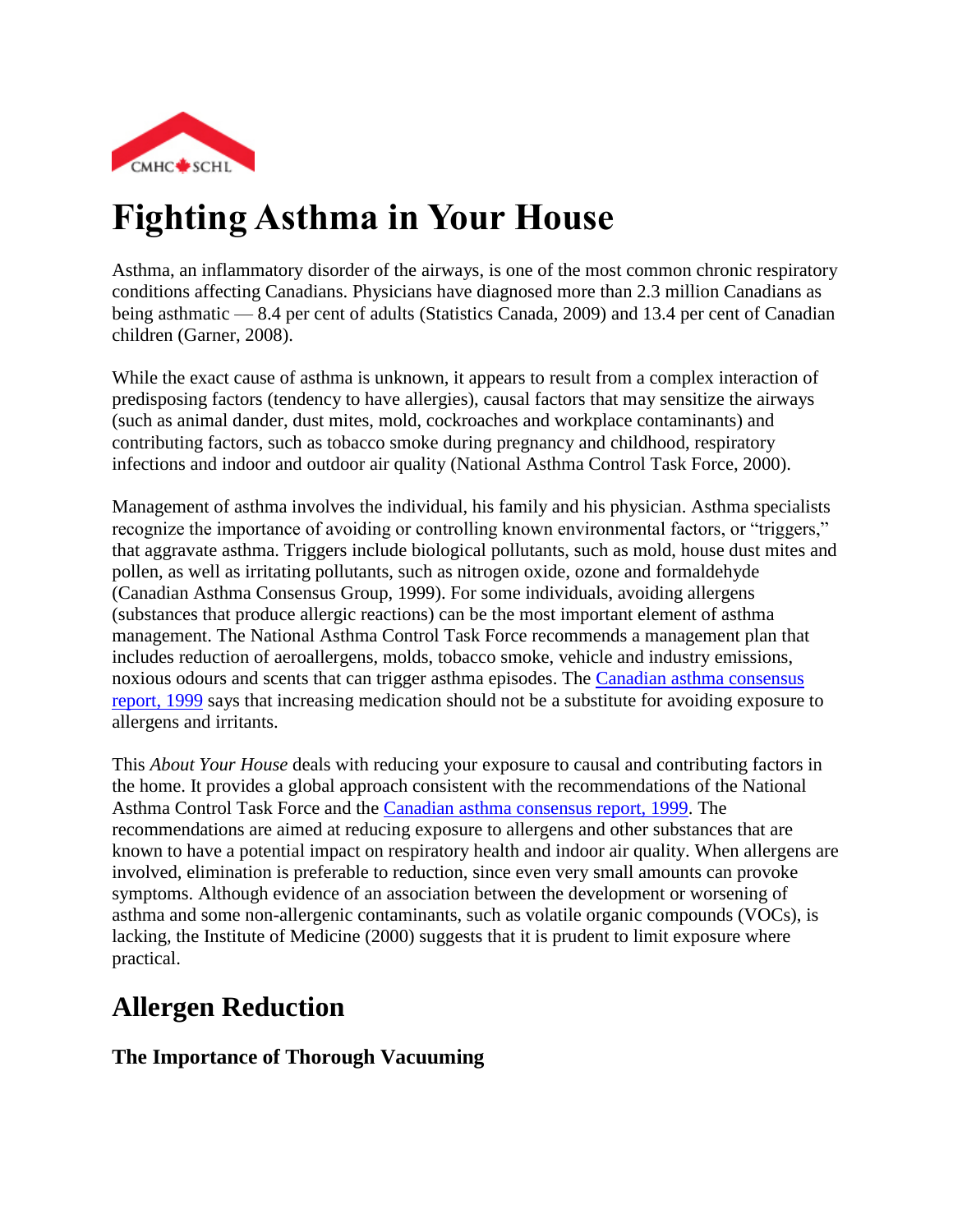House dust is a reservoir of dust mites, fungal glucans (cell wall components) and bacterial endotoxins. As exposure to these potential allergens occurs when house dust becomes airborne, it is important to reduce house dust as much as possible. A recent CMHC study demonstrated that this can be challenging.

The study found that four to five successive vacuuming sessions with a High-Efficiency Particulate Air (HEPA) filter-equipped vacuum cleaner, at a rate of one minute per square metre for carpets and half a minute for non-carpeted areas, were required to significantly reduce the amount of fine dust in the homes tested.

#### **Dust Mites**

Dust mites are microscopic bugs that live on pillows, mattresses, bedding, stuffed toys, upholstered furniture, fabrics and carpets. They feed on skin flakes from people and thrive in humid environments. They can trigger asthma symptoms and can cause asthma in children with no previous asthma symptoms (United States Environmental Protection Agency, 2008). Strategies to control dust mites include:

- Reducing the relative humidity (RH) in your house to reduce dust mites and mold. Dust mites need RH above 55 per cent to grow. The most effective way to prevent the growth of dust mites is to reduce the RH of your house in the winter. The [Canadian asthma](http://www.cmaj.ca/cgi/reprint/161/11_suppl_1/s1)  [consensus report, 1999](http://www.cmaj.ca/cgi/reprint/161/11_suppl_1/s1) recommends humidity levels below 50 per cent.
- Vacuuming thoroughly and often, since dust mites are a component of household dust. Use a vacuum cleaner with a HEPA filter or a central vacuum that exhausts to the outside.
- Wearing an N95 respirator while vacuuming. Sensitive individuals and children should keep away from the immediate area. This will help reduce exposure to dust mites that become airborne with fine dust.
- Properly maintaining furnace filters. This can reduce fine particles in your air distribution system that can be a home for dust mites (see CMHC's *About Your House* fact sheet [Your Furnace Filter\)](http://www.cmhc-schl.gc.ca/en/co/maho/gemare/gemare_008.cfm). To further reduce the amount of dust circulated by your air distribution system, regularly vacuum as far as you can reach into air registers and return ducts. If you find that the return air ducts are dirty, or if the ducts have not been cleaned since the house was built or you moved in, have your ducts cleaned. Ensure that the contractor does not spray chemicals, such as fungicides, disinfectants or essential oils into the ducts.
- Reducing the amount of particulates you bring into the house by taking off your shoes upon entry and using washable doormats.
- Dusting with a HEPA vacuum or a damp cloth instead of dry dusting to help control dust (Canadian Partnership for Children's Health & Environment, 2005).
- Reducing the amount of upholstered furnishings and fabric coverings in your bedroom that can provide a home for dust mites.
- Vacuuming upholstered furnishings with a HEPA vacuum while wearing an N95 respirator.
- Avoiding carpets they are good dust collectors that can hold dust mites.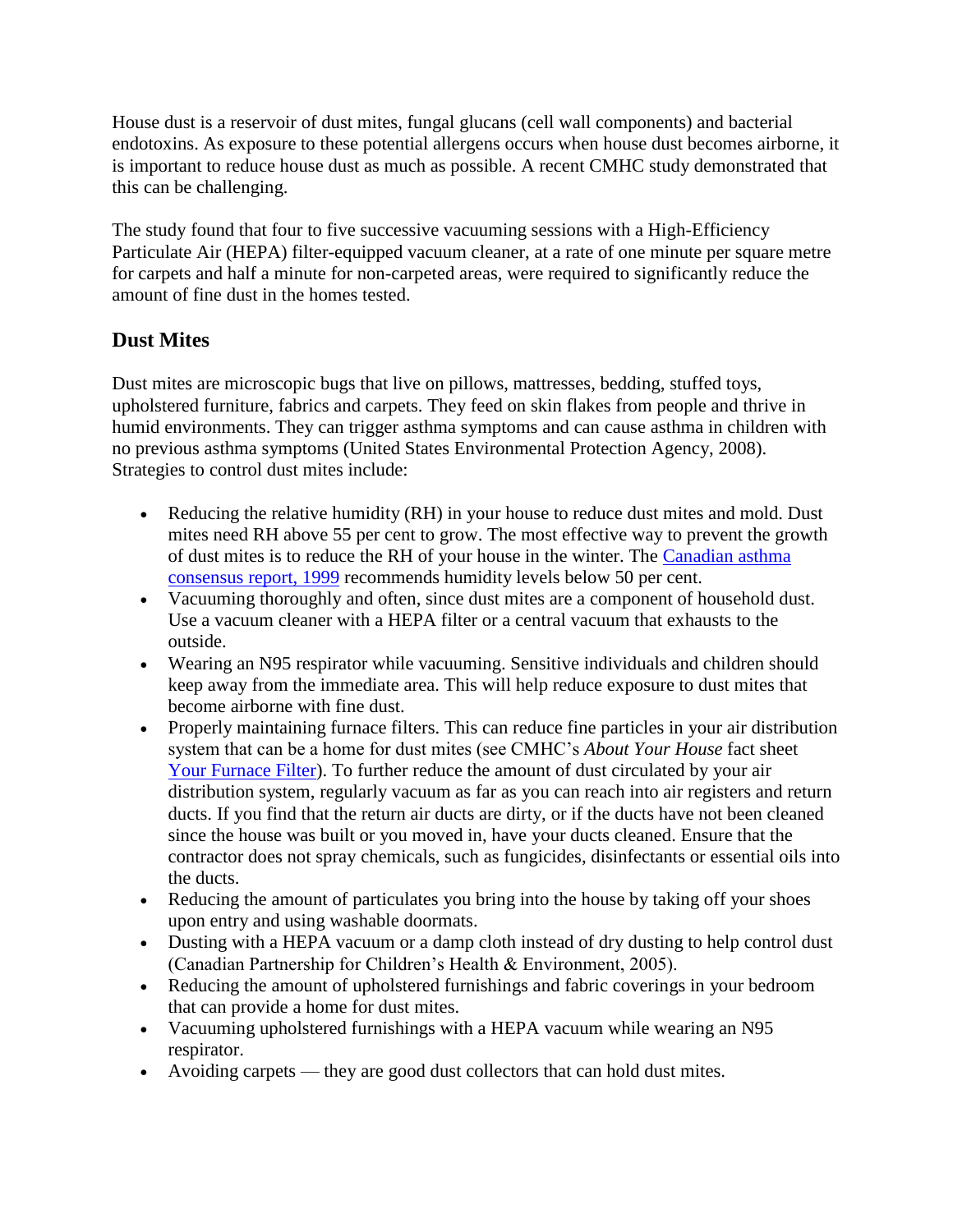Sleeping area strategies include:

- Changing bedding frequently.
- Washing bedding in warm water. Contrary to popular belief that hot water is needed to kill dust mites, a warm water wash with pre-soaking is effective at controlling dust mites (Vyszenski-Moher, Arlian & Neal, 2002).
- Using washable linens such as cotton with small enough pore size (for example, 200 thread count). Washing bedding frequently is more important than encasing a mattress with a cover that cannot be removed easily for cleaning.
- Vacuuming mattresses with a HEPA vacuum periodically.
- Replacing pillows at least once a year.
- Avoiding the use of "acaricides" pesticides that kill dust mites.
- Allowing bedding to dry by keeping beds uncovered when you get out of bed.

#### **Mattress Covers**

Typical recommended measures for avoiding dust mites include encasing mattresses, box springs and possibly pillows with mite- and allergen-impermeable covers (Health Canada, 2007). Impermeable covers will protect new mattresses from infestation and keep mites already contained in older mattresses from passing through to the surface. However, everyday use leaves skin flakes on surfaces, on which dust mites feed. Exposure to dust mites can be reduced by frequently changing the bedding and vacuuming the mattress.

#### **Molds**

Molds are microscopic organisms that grow on wet or damp surfaces. Under normal circumstances, preventing moisture from reaching high levels in your house is the only way of limiting mold growth. To control the growth of molds, the RH should be low enough to prevent moisture condensation on windows. This may mean 35 per cent RH or less.

Exposure to indoor mold is associated with an increased prevalence of asthma-related symptoms, such as chronic wheezing, irritation symptoms and non-specific symptoms. Asthma-like responses, inflammatory responses in the lungs of rodents and severe histological and biochemical changes have been observed in laboratory animal studies.

Health Canada considers mold growth a health hazard and recommends controlling dampness and cleaning up mold regardless of the type of mold. CMHC's *About Your House* fact sheet Fighting Mold — [The Homeowners' Guide](http://www.cmhc-schl.gc.ca/en/co/maho/yohoyohe/momo/momo_005.cfm) will help you understand why mold grows and what you can do if you find mold in your house.

There are several no-cost and low-cost measures:

 If your house has a crawl space with a dirt floor, cover the floor with a continuous sheet of 6 – 12 mil (0.15 – 0.30 mm) polyethylene. Signs of potential moisture and rodent problems are more visible on opaque sheets of white polyethylene than on clear or black ones. Overlap and tape any seams.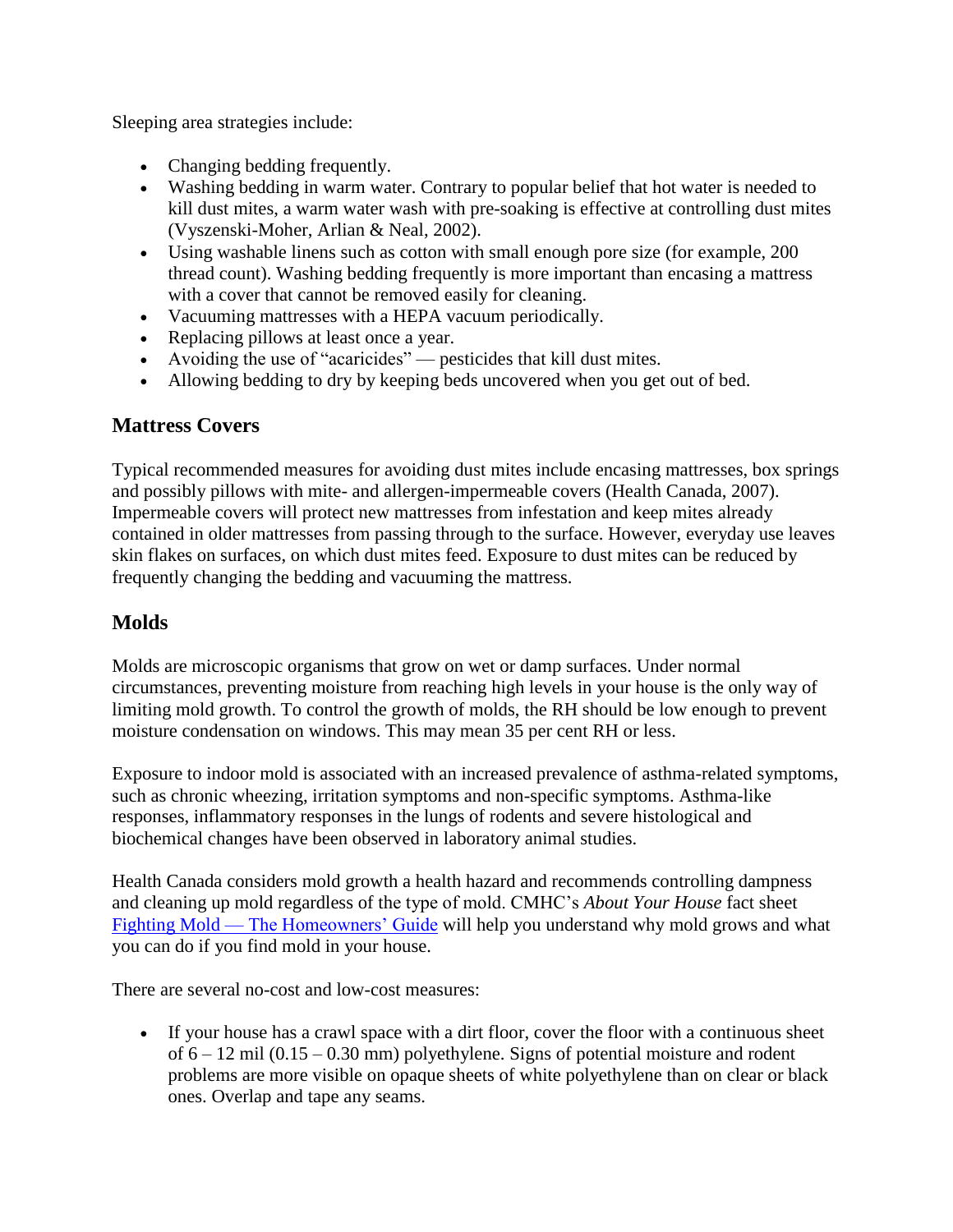- Make sure water from your roof runs away from your house by having downspouts lead away from the foundation.
- Ensure that the ground around your house slopes away from the house.
- Run a dehumidifier in your basement, even if you have an air conditioner. An air conditioner dehumidifies only when it is running, which may be only a small fraction of the time. See CMHC's *About Your House* fact sheet [Choosing a Dehumidifier](http://www.cmhc-schl.gc.ca/en/co/maho/yohoyohe/momo/momo_001.cfm) for more information.
- Do not keep mold-susceptible items, such as paper, cardboard and clothing, in your basement. They absorb moisture and can grow mold.
- Carpets in the basement or bathroom are likely places for molds to grow. It is best not to have carpets in these areas.
- Do not hang clothes to dry in the basement. Use a clothes dryer vented to the outside.
- Do not store firewood inside the house.
- Reduce the number of house plants. Watering them is a source of moisture. The soil can be a source of molds.
- Do not humidify unless absolutely necessary. First, measure the RH with a hygrometer. Readings of 25 to 35 per cent in the winter are generally acceptable. For information about buying and using a hygrometer, see CMHC's [About Your House: Measuring](http://www.cmhc-schl.gc.ca/en/co/maho/yohoyohe/momo/momo_002.cfm)  [Humidity in Your Home.](http://www.cmhc-schl.gc.ca/en/co/maho/yohoyohe/momo/momo_002.cfm)
- If you need humidity at night, use a portable humidifier in your bedroom. Monitor the RH and cycle the unit on and off as necessary. Air the room out to dry during the day. Clean the humidifier after each use. Check windows for condensation and wipe up as necessary.
- When you shower or bathe, use the bathroom fan and let it run for 15 minutes or longer after you are finished.
- Bathroom and kitchen fans should exhaust outside.
- When cooking, use the kitchen fan to get rid of moisture and odours.
- Do not leave areas of the house unheated. Cold, unheated or damp areas in the house are likely to get moldy. Excessive thermostat setbacks at night may also encourage mold growth.
- Act immediately if there is a leak or a flood. Solve the problem, then remove and dry wet flooring, walls, furnishings and other belongings. Discard what you cannot dry.
- Clean up small areas of mold yourself, following the measures provided in CMHC's [Clean-up Procedures for Mold in Houses](http://www.cmhc.ca/od/?pid=61091) or the *About Your House* fact sheet [Fighting](http://www.cmhc-schl.gc.ca/en/co/maho/yohoyohe/momo/momo_005.cfm)  Mold — [The Homeowners' Guide.](http://www.cmhc-schl.gc.ca/en/co/maho/yohoyohe/momo/momo_005.cfm)
- Get professional help if there is a lot of mold.
- Consult CMHC's [Clean Air Guide](http://www.cmhc.ca/od/?pid=61082) to deal with dirt floors, crawl spaces and cold cellars.
- Keep potentially mold-laden dust to a minimum by vacuuming with a HEPA vacuum or central vacuum exhausted to the outside.

#### **Animal Dander**

Some people with asthma are allergic to animal dander, which comes from the saliva and the oil glands of fur-bearing animals, such as dogs, cats, hamsters, gerbils and mice. Even short-haired cats and dogs produce dander.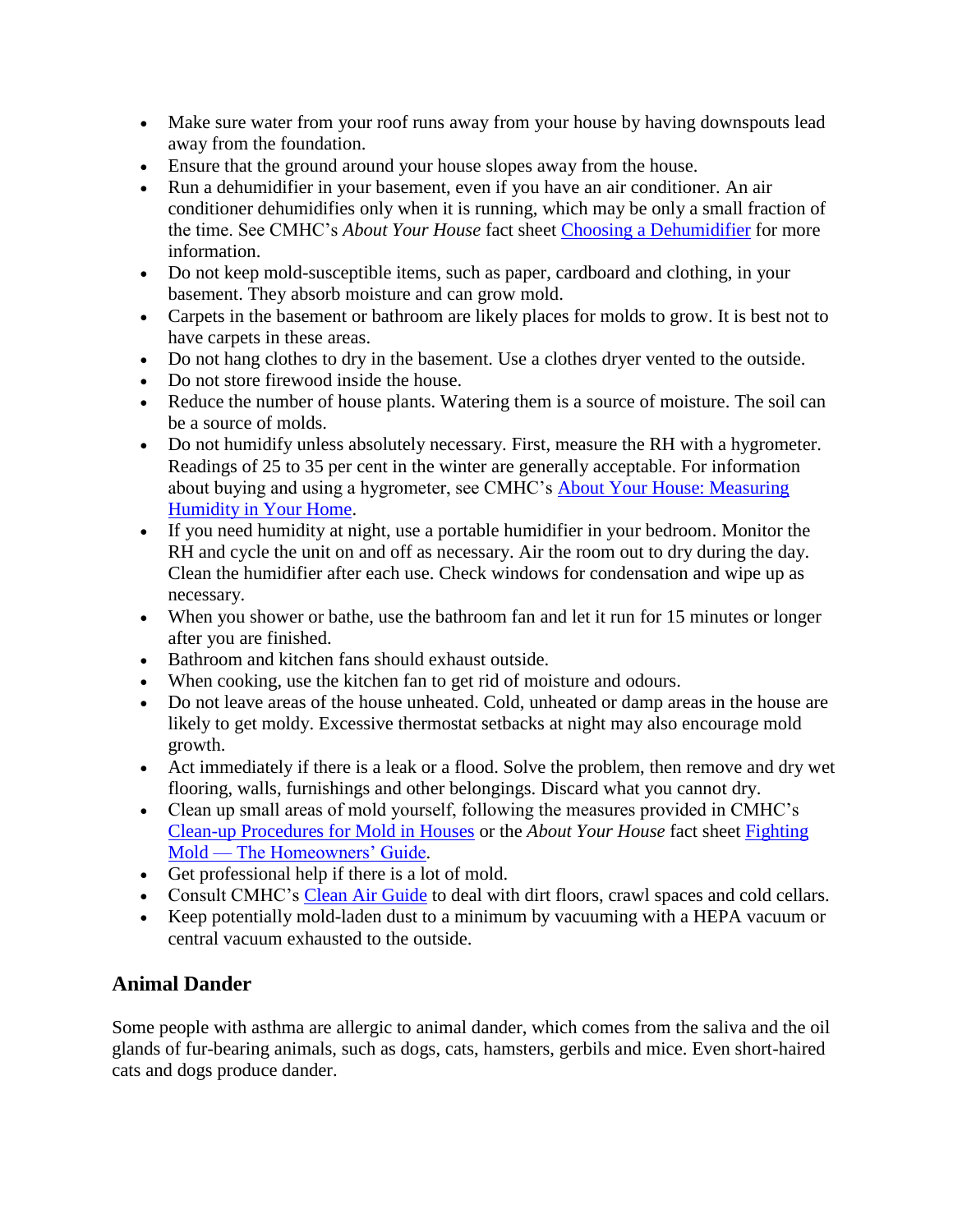- The most effective way of dealing with animal dander is not to have pets in your home. The [Canadian asthma consensus report, 1999](http://www.cmaj.ca/cgi/reprint/161/11_suppl_1/s1) says reducing exposure to pet allergens cannot be effective without removing the pet from the home. After a cat is removed, cat dander decreases steadily over six months. Restricting a pet's access to your bedroom and living areas does not rival the effectiveness of not having the pet in your house. Reducing pet dander by washing pets is only a temporary solution.
- Consider housing pets outdoors.

#### **Cockroaches**

Cockroaches are a recognized source of allergens that can trigger asthma reactions in cockroachsensitive people with asthma.

- Remove open sources of food and water.
- Use non-toxic baits.
- Use a HEPA vacuum in areas that may hold reservoirs of allergens.
- Refer to CMHC's [Farewell to Cockroaches](http://www.cmhc-schl.gc.ca/en/co/maho/gemare/faco/index.cfm) for ways to prevent cockroaches.

#### **Outdoor Pollen**

Outdoor pollens (tree, grass, ragweed and other weeds) can trigger asthma in people who are allergic to pollen. Pollen concentrations are highest early in the morning. Keep the windows closed at nights.

- Make your house airtight to reduce pollen entry. Natural Resources Canada maintains a list of residential energy advisors who can conduct a test of your home to identify air leakage pathways and suggest ways of making your house more airtight (see ["Related](http://www.cmhc-schl.gc.ca/en/co/maho/yohoyohe/inaiqu/inaiqu_005.cfm#Related)  [Links"](http://www.cmhc-schl.gc.ca/en/co/maho/yohoyohe/inaiqu/inaiqu_005.cfm#Related)).
- Air conditioners can be beneficial in warm weather. However, check that the airconditioning unit is not a source of mold. A moldy smell detected when the unit is turned on may come from somewhere in the house or from the air-conditioning system. Have the air-conditioning coils inside your furnace plenum inspected and, if necessary, cleaned. Ensure the drain pan under the coils is clean and drains properly.
- Ensure that your air distribution system has a filter, such as a pleated paper filter. A HEPA filter may be more effective in capturing pollen particles, but it requires special installation and is costly to replace.
- When the pollen levels are high, you may need to turn off your Heat Recovery Ventilator (HRV) and other outdoor air intake systems, to prevent them from bringing pollen-laden air into your house. HRVs are also called air-to-air heat exchangers.

### **Other Respiratory Irritants**

#### **Tobacco Smoke**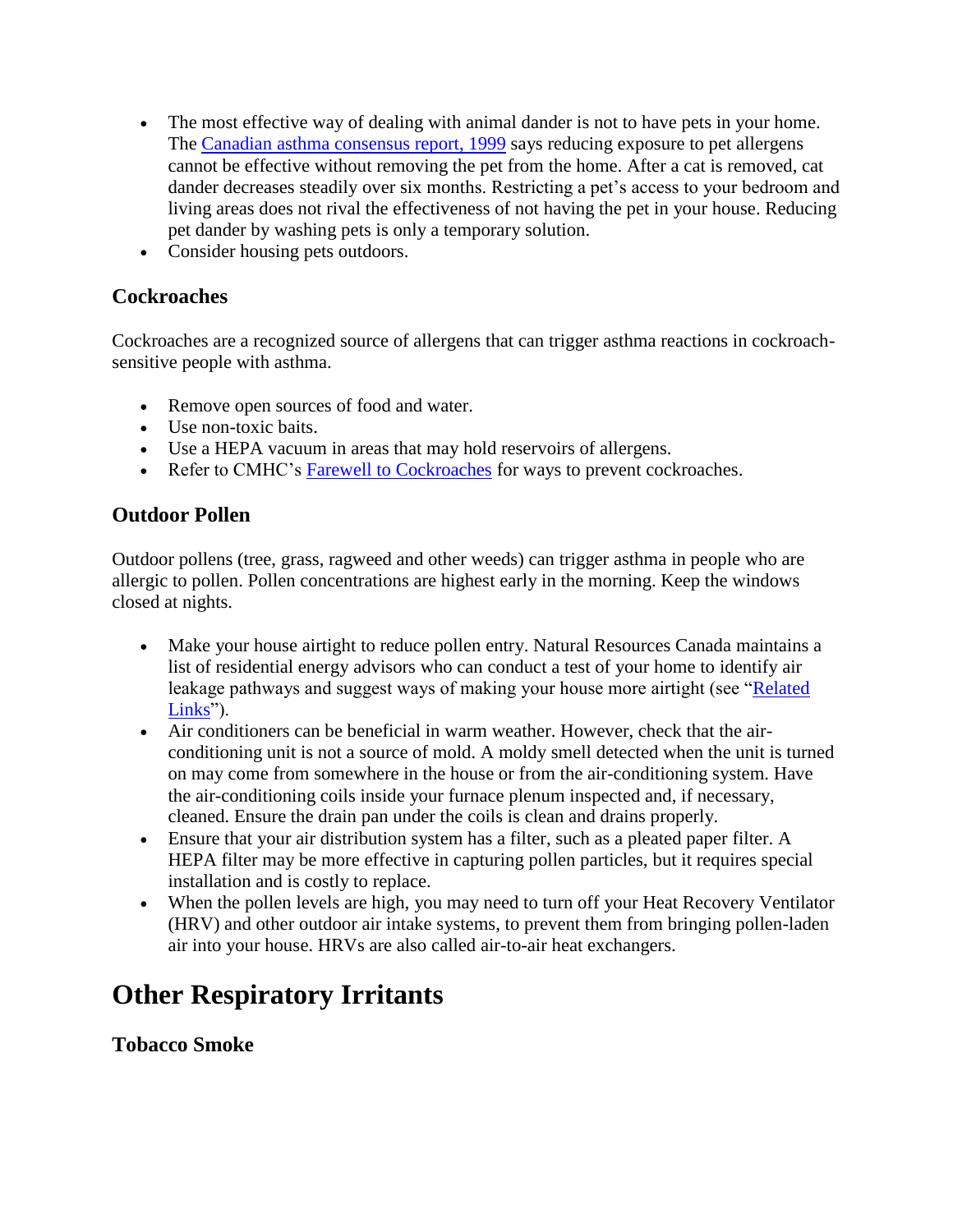The most significant respiratory irritant is environmental tobacco smoke (ETS). Exposure to ETS is associated with increased frequency and severity of asthma and the development of asthma in predisposed infants and young children.

#### **Volatile Organic Compounds**

While other contaminants in the home have not been linked to asthma, they may act as respiratory irritants. Please refer to the *About Your House* fact sheet [How to Reduce Chemical](http://www.cmhc-schl.gc.ca/en/co/maho/yohoyohe/inaiqu/inaiqu_006.cfm)  [Contaminants in Your Home.](http://www.cmhc-schl.gc.ca/en/co/maho/yohoyohe/inaiqu/inaiqu_006.cfm)

#### **Nitrogen Dioxide, Gas Stoves, Wood Smoke**

A study found that women who used mainly gas for cooking reported higher asthma-like symptoms such as wheezing, waking with shortness of breath, asthma attacks and reduced lung function (Jarvis, Chinn, Luczynska & Burney, 1996). If you have a gas stove, install a range hood exhausted outdoors and use it when cooking.

Wood smoke is an irritant for people with asthma. If you are using a wood stove, ensure there is no backdrafting. If neighbours use wood-heating systems, you may have to make your house more airtight to prevent the smoke from entering your home.

#### **Air Purifiers**

Ozone generators are not recommended (Health Canada, 2000), since ozone is an irritant that may aggravate asthma. Furthermore, ozone effectiveness in controlling mold and other pollutants is questionable. Ozone can be produced as a by-product of negative ionizers and improperly wired electrostatic filters.

Most portable air cleaners have a filter to remove particulates and a carbon filter (usually a cloth or membrane) to remove gases. The unit passes the room air through the filters to remove the pollutants. Several air purifiers have been shown to reduce the level of irritants in test chambers, but the health benefits have yet to be demonstrated consistently. The effectiveness of an air cleaner depends on several factors:

- The amount of air the unit can pull through. Small tabletop units have limited use in larger areas.
- The effectiveness of the filters. This refers not only to the appropriateness of the filter (a particulate filter will not remove a gaseous pollutant) but also to how much the filter is capable of removing before it is replaced. A carbon cloth or membrane can adsorb (hold) only so much gaseous contaminant, after which the filter will return removed contaminants to the air.
- The rate pollutants are being generated in the room or space. If there is a continuous source of pollutants, their production rate may be greater than the air purifier's removal rate.
- The size of the room. A room air filter may have only a limited impact on the air in a large room with many pollutant sources. It may also have a limited impact in a small